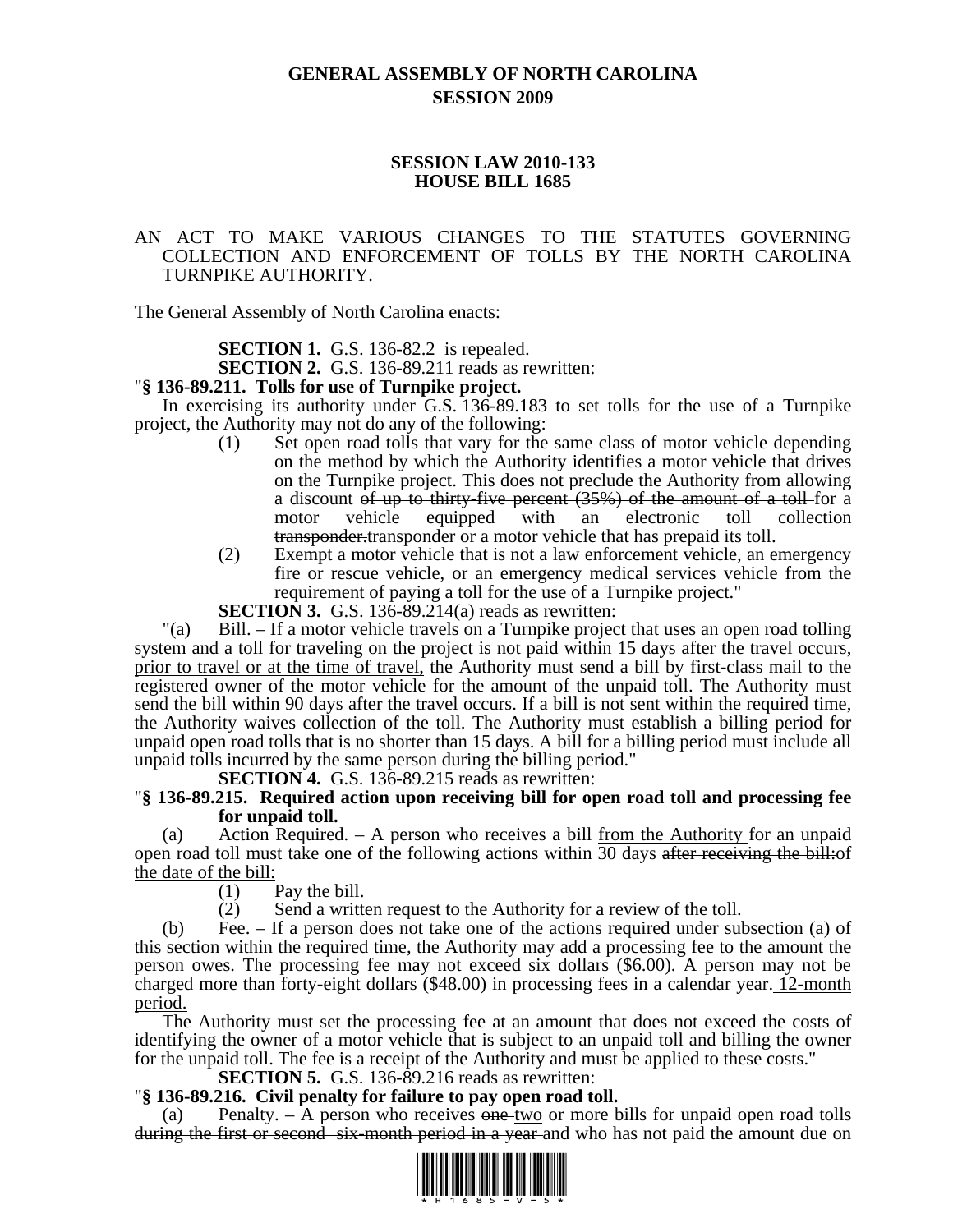those bills within 30 days after the end of the six-month period-is subject to a civil penalty of twenty-five dollars (\$25.00). The period from January 1 through June 30 of a year is the first six-month period in a year, and the period from July 1 through December 31 is the second six-month period in a year. Only one penalty may be assessed for in a six-month period.

(b) Payment. – The Authority must send a notice by first-class mail to a person who is assessed a civil penalty under this section. A person who is assessed a civil penalty must pay the unpaid toll for which the civil penalty was imposed, the amount of any processing fee due, and the civil penalty within 30 days after receiving the notice.

Penalty Proceeds.  $-$  A civil penalty imposed under this section is payable to the Authority or, if collected when a vehicle registration is renewed, to the Division of Motor Vehicles of the Department of Transportation. Authority. The clear proceeds of a civil penalty imposed under this section must be credited to the Civil Penalty and Forfeiture Fund established in G.S. 115C-457.1. The guidelines used by the Office of State Budget and Management to determine an agency's actual costs of collecting a civil penalty and the clear proceeds of the civil penalty apply to the determination of the clear proceeds of a civil penalty imposed under this section."

**SECTION 6.** G.S. 136-89.217 reads as rewritten:

# "**§ 136-89.217. Vehicle registration renewal blocked for unpaid open road toll.**

(a) Registration Block. – Failure of a person to pay an open road toll billed to the person under G.S. 136-89.214, any processing fee added under G.S. 136-89.215, and any civil penalty imposed under G.S. 136-89.216 is grounds under G.S. 20-54 to withhold the registration renewal of a motor vehicle registered in that person's name. The Authority must notify the Commissioner of Motor Vehicles of a person who owes a toll, a processing fee, or a civil penalty. When notified, the Commissioner of Motor Vehicles must withhold the registration renewal of any motor vehicle registered in that person's name.

 $(b)$  Collection by DMV.  $\rightarrow$  A person whose motor vehicle registration renewal is blocked under this section may pay to the Division of Motor Vehicles of the Department of Transportation the amount owed for unpaid tolls, processing fees, and civil penalties due under this Part when renewing the vehicle registration. The Division must remit to the Authority the amount of tolls, fees, and civil penalties collected. The Division's costs of collecting tolls, fees, and civil penalties are considered a necessary expense of the operation of the Authority, and the Authority must reimburse the Division for these costs."

**SECTION 7.** G.S. 136-89.218 reads as rewritten:

# "**§ 136-89.218. Procedures for contesting liability for unpaid open road toll.**

(a) Informal Review. – A person who receives a bill for an unpaid open road toll and who disputes liability for the toll may contest the toll by sending to the Authority a request for review of the toll. The person may include a sworn affidavit described in G.S. 136-89.212 that establishes that someone else had the care, custody, and control of the motor vehicle subject to the toll when the toll was incurred. The person must send the request for review to the Authority within 30 days after receiving the bill for the toll. of the date of the bill sent by the Authority. A person who does not send a request for review to the Authority within this time limit waives the right to a review. If a person sends a timely request for review to the Authority, the Authority may not collect the disputed toll and any processing fee added to the bill for the toll until the conclusion of the review process in this section.

(b) Administrative Hearing. – If the Authority conducts an informal review under subsection (a) of this section and determines that the person who requested the review is liable for the toll, the Authority must send the person a notice informing the person of the Authority's determination. The person may contest this determination by filing a petition for a contested case hearing at the Office of Administrative Hearings in accordance with Article 3 of Chapter 150B of the General Statutes.

Judicial Review. – Article 4 of Chapter 150B of the General Statutes governs judicial review of a final decision made in a contested case authorized under subsection (b) of this section."